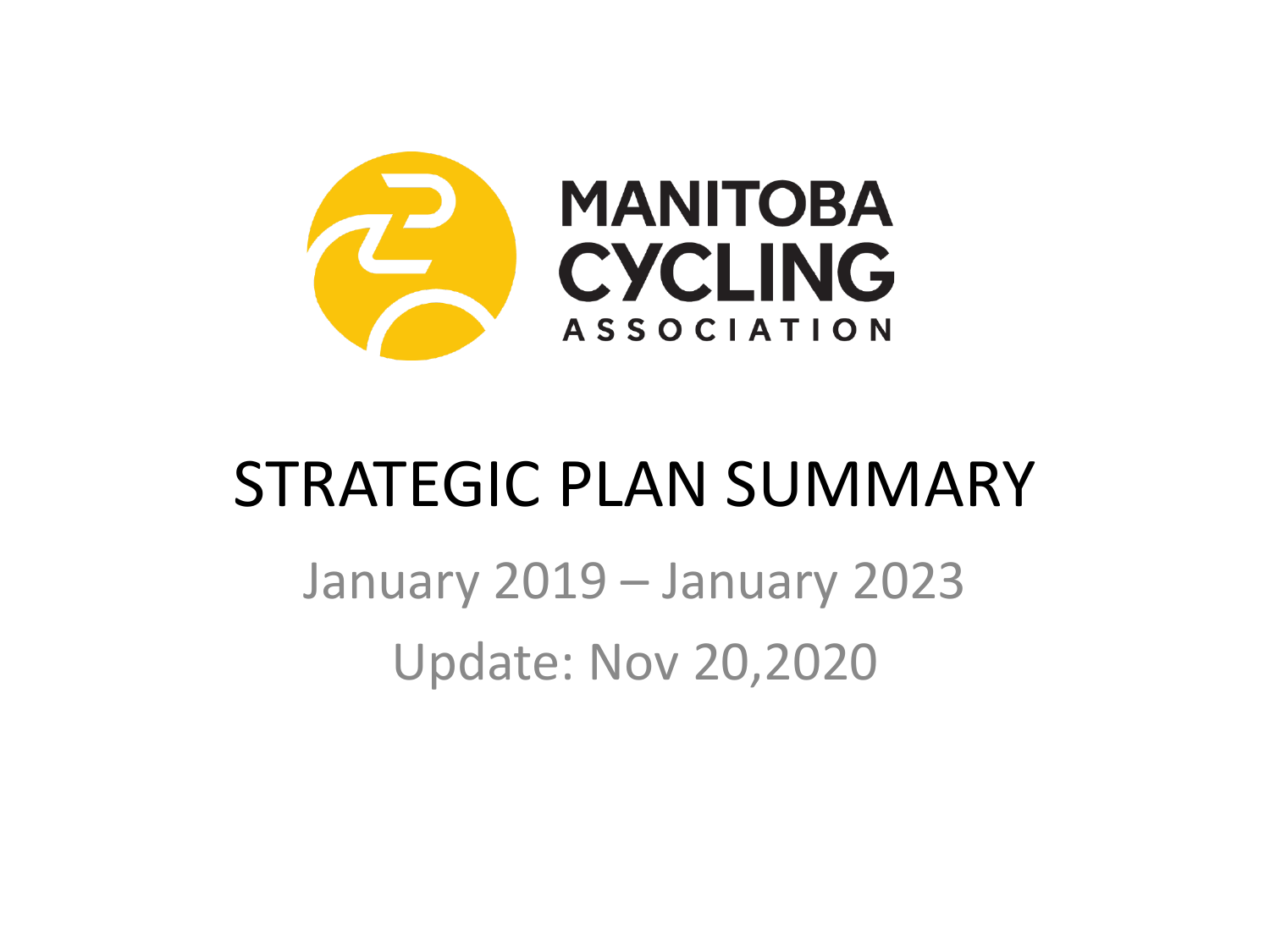## Planning Session

#### • Overview:

– Created Dec 08/18: Board Planning Meeting (German Club Society)

- Objective: 4 year plan (2019-2023)
- Alignment with Sport MB Integrated Funding Framework (IFF) and mandate: to develop athletes, coaches, officials, and volunteers
- Outcome: 4 Pillars. 25 Strategies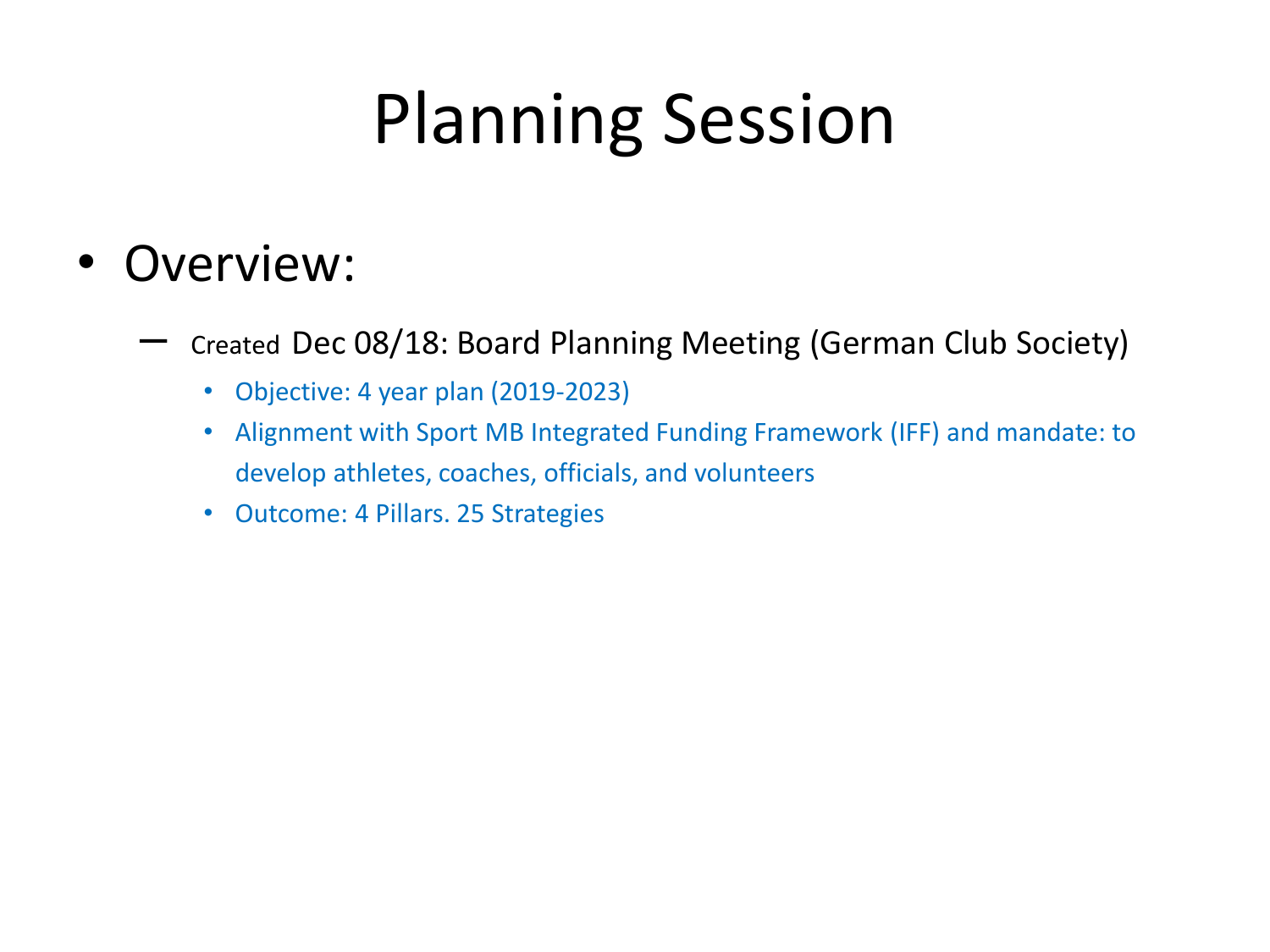# Pillars

(As per Sport MB (IFF) framework)

- **SPORT INITATION**: Mission to successfully maintain and grow the number of Manitoba residents engaged in organized sport. Increase the quality of sport programs available from general participation through to opportunities to be active for life.
- **PERFORMANCE PATHWAY:** Mission to recruit, identify, and train athletes to achieve success at the highest performance levels. Provide leadership to deliver quality programming in the "Train to Train" and "Train to Compete" stage in the performance pathway.
- **TECHNICAL LEADERSHIP:** Mission to Support the development of volunteers, staff, coaches, and officials with a depth of judgment, knowledge, and technical skills which transfer to others throughout the sport. Embrace, modify, and create new methods and techniques for more effect
- **ORGANIZATIONAL EFFECTIVENESS:** Mission to provide clear direction and leadership, strategically support participation and excellence, and govern effectively.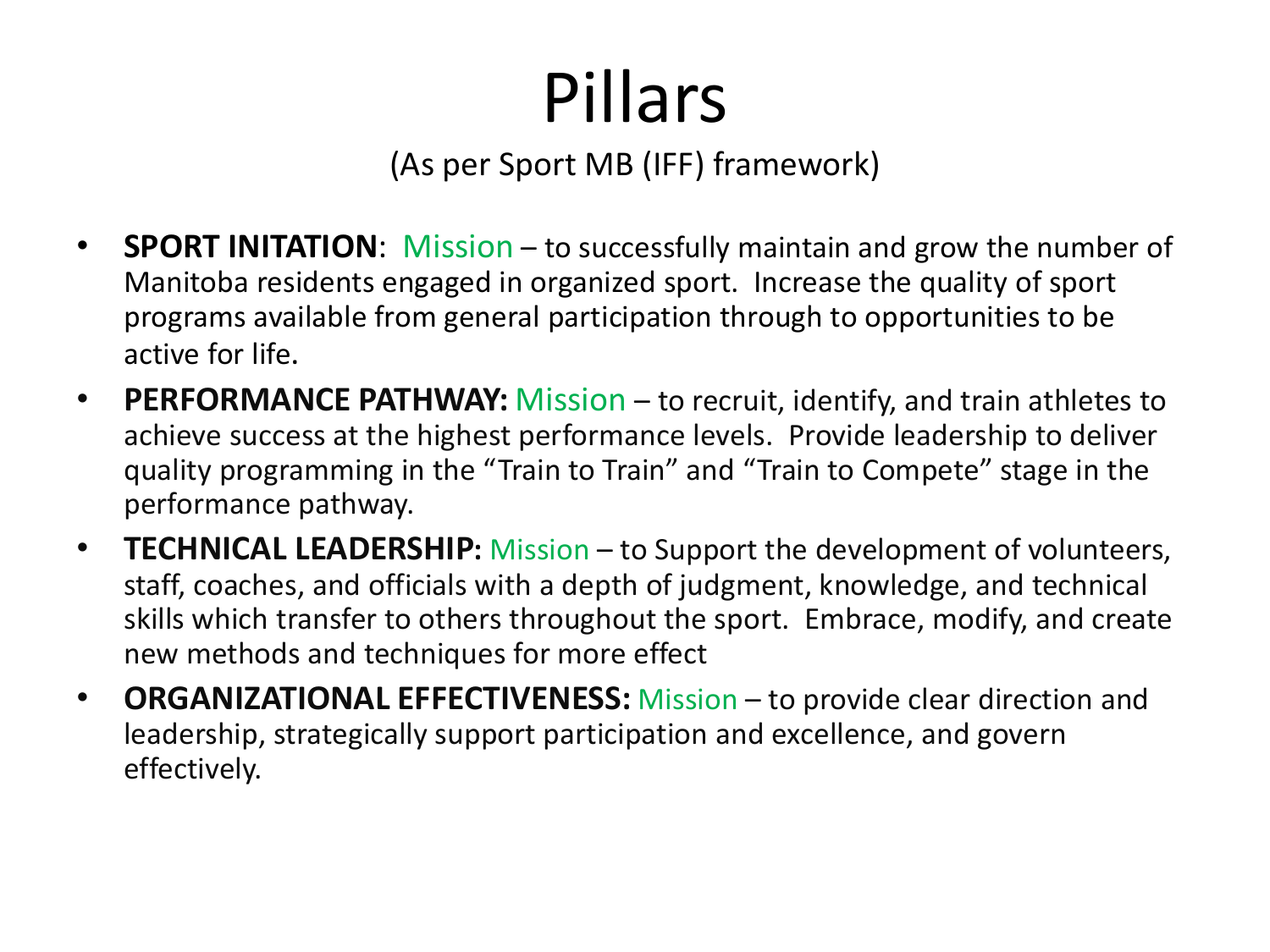### STRAT PLAN SUMMARY

|             | Pillar #1                             | Pillar #2                                    | Pillar #3                                                              | Pillar #4                                                       |
|-------------|---------------------------------------|----------------------------------------------|------------------------------------------------------------------------|-----------------------------------------------------------------|
|             | <b>Sport Initiation</b>               | Performance Pathway                          | <b>Technical Leadership</b>                                            | <b>Organizational Effectiveness</b>                             |
| <b>GOAL</b> | Membership Growth Program Quality     |                                              | Development                                                            | <b>Board Governance/Marketing/Club</b><br>Strategy/Partnerships |
|             |                                       |                                              |                                                                        |                                                                 |
|             | <b>Strategy</b> 1. Sanction Fatbiking | 1. Enhance Provincials 1. Officials campaign |                                                                        | 1. BOD job descriptions                                         |
|             | 2. Multi-Sport Pilot                  | <b>Updates</b>                               | 2. Annual Race Manual 2. Responsible Coaching<br>Movement (Safe sport) | 2. Discipline Committee delegation                              |
|             | 3. MB Summer<br>Games                 | 3. KOM Skills<br>Curriculum                  | 3. Coach Clinic (KOM)                                                  | 3. Policy review                                                |
|             | 4. School<br>programming              | 4. Event enhancements management             | 4. Coach certification                                                 | 4. Marketing strategy                                           |
|             | 5. Mass Participation<br>event        |                                              | 5. ID new Road venues 5. MB Games coach dev                            | 5. Website re-vamp                                              |
|             | 6. Aboriginal<br>programming          | 6. PP athlete<br>evaluations                 |                                                                        | 6. Club Focus Groups                                            |
|             | 7. Expand KOM Clubs                   |                                              |                                                                        |                                                                 |
|             | 8. Club mentoring<br>(KOM)            |                                              |                                                                        |                                                                 |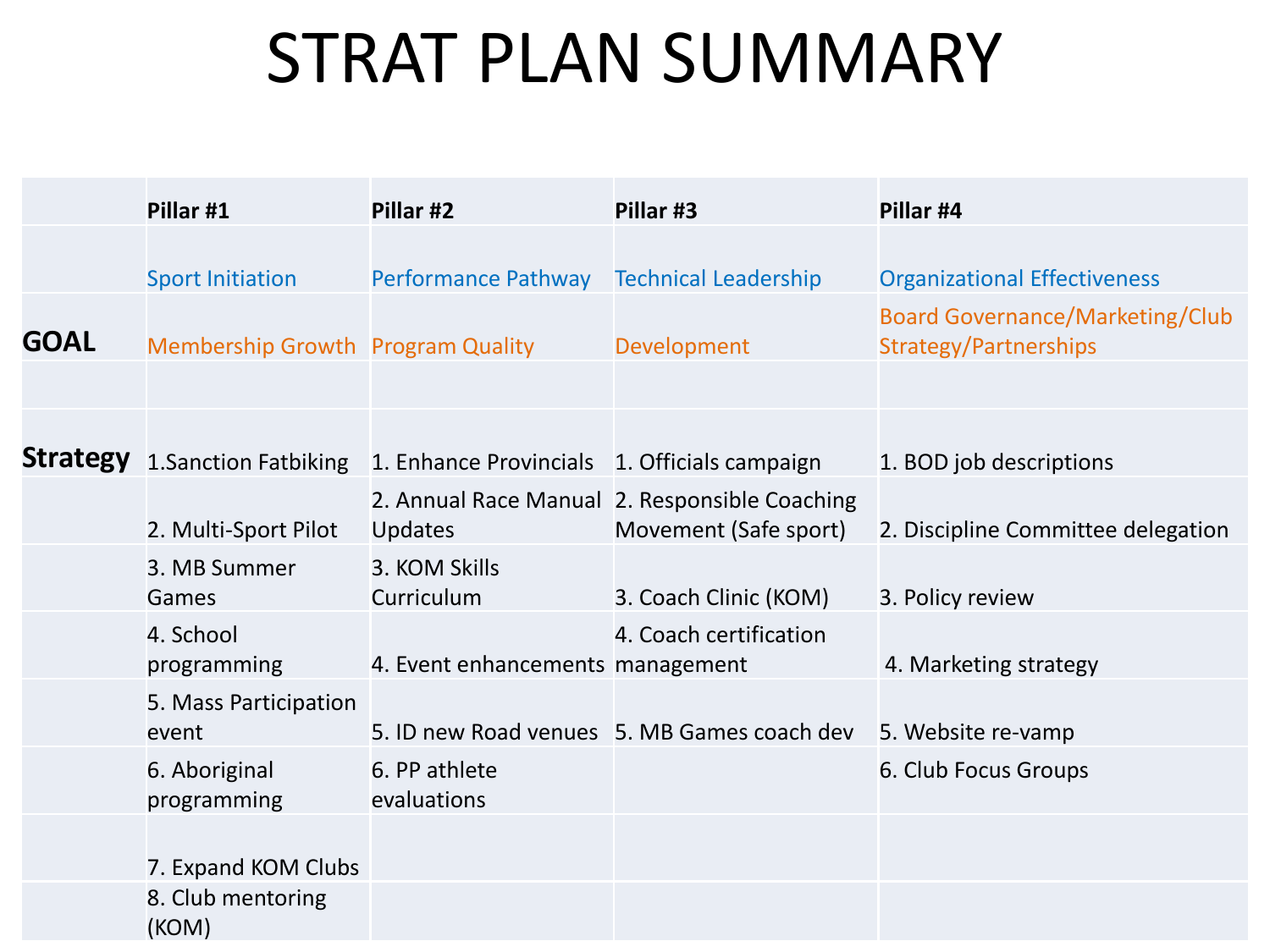#### SPORT INITATION

|                 | Pillar #1                         | <b>Action</b>                                       | <b>Update Nov 20,2020</b>                       |
|-----------------|-----------------------------------|-----------------------------------------------------|-------------------------------------------------|
| Goal            | <b>Membership Growth</b>          |                                                     |                                                 |
|                 |                                   |                                                     |                                                 |
| <b>Strategy</b> | 1. Sanction Fat biking            | Winter License (Nov-Mar)                            | pending COVID-19<br>protocol/Organizer interest |
|                 | 2. Multi-Sport Pilot              | 2019 complete/2020 cancelled 2021 pending           |                                                 |
|                 | 3. MB Summer Games                | 2020 posted to 2021                                 | Cancelled. 2024                                 |
|                 | 4. School programming             | On hold/Youth Dev Committee<br>formed               | Priority: rebuild/enhance KOM                   |
|                 | 5. Mass participation event       | (2) MB 150 events approved                          | Postponed to 2021                               |
|                 | 6. Aboriginal programming         | <b>Clear Paths Club formed</b>                      |                                                 |
|                 | 7. Expand KOM Clubs               | Youth Dev Committee form to<br>establish priorities | Priorities identified to<br>implement in 2021   |
|                 | 8. Club mentoring (KOM)           | Youth Dev Committee form to<br>establish priorities | Priorities identified to<br>implement in 2021   |
|                 |                                   |                                                     |                                                 |
|                 | Blue = started or In progress     |                                                     |                                                 |
|                 | Red = cancelled or action pending |                                                     |                                                 |
|                 | Green = Completed or ongoing      |                                                     |                                                 |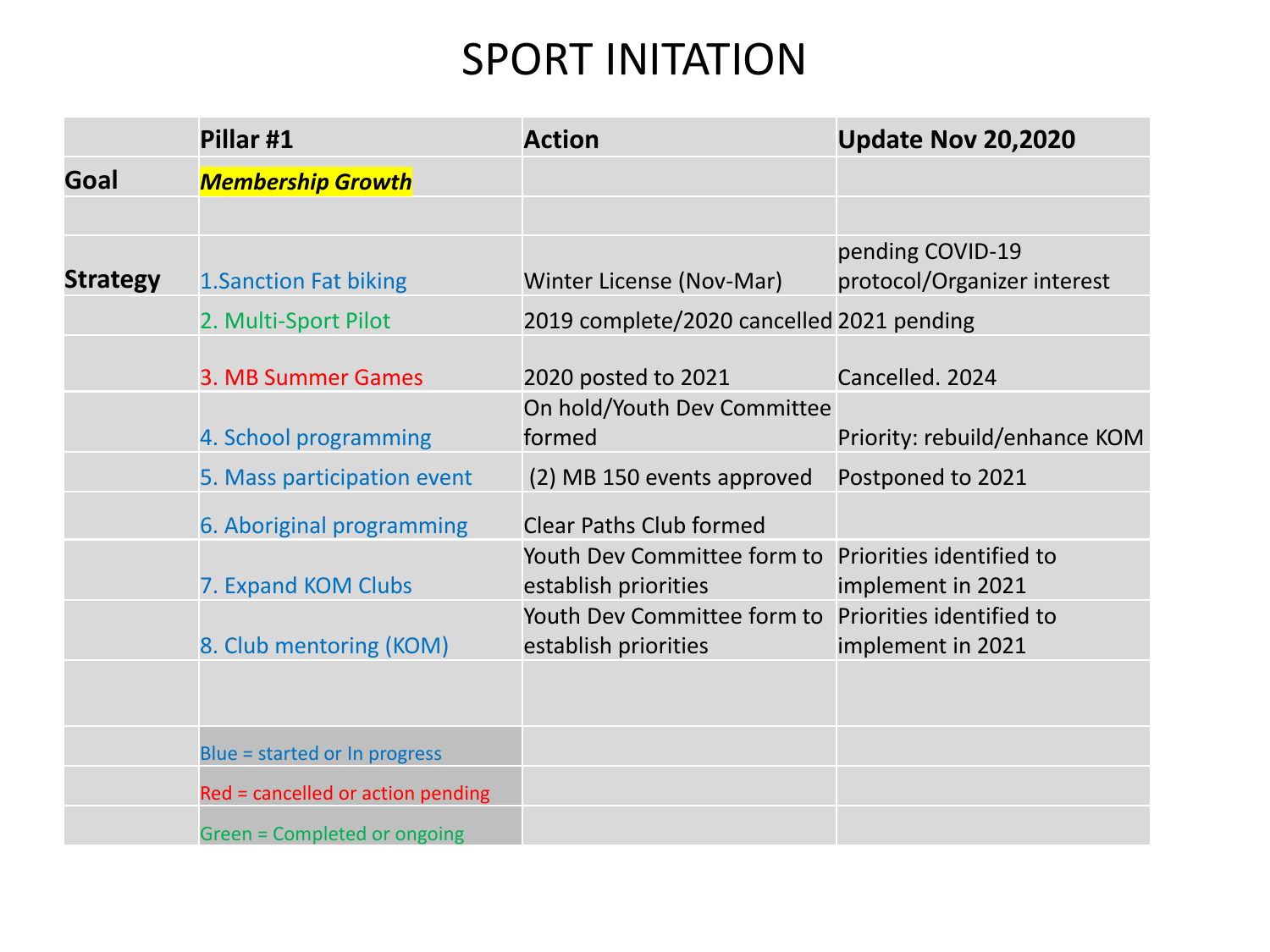#### Performance Pathway

|                 | Pillar #2                            | <b>Action</b>                                                                                 | <b>Update Nov 20,2020</b>                                                                  |
|-----------------|--------------------------------------|-----------------------------------------------------------------------------------------------|--------------------------------------------------------------------------------------------|
| Goal            | <b>Program Quality</b>               |                                                                                               |                                                                                            |
|                 |                                      |                                                                                               |                                                                                            |
| <b>Strategy</b> | 1. Enhance Provincials               | Athlete survey completed (Age vs<br>Ability categories). New Social<br>Media & Posted created | <b>Provincials cancelled 2020</b>                                                          |
|                 | 2. Race Manual Updates               | Pending Committee updates                                                                     |                                                                                            |
|                 | 3. KOM Skills Curriculum             | <b>Skills Curriculum booklets</b><br>produced for KOM clubs                                   | Working with Cycling Canada on<br>(New) skills and Games. Possible<br>Skills event in 2021 |
|                 | <b>4. Event enhancements</b>         | Flags/tents/Branding/social<br>media/event promotion                                          | Identify types of events our<br>members want/Strat Plan Dec                                |
|                 | 5. ID new Road venues                |                                                                                               |                                                                                            |
|                 | <b>6. PP athlete evaluations</b>     | Provincial Program identifying<br><b>Matrix</b>                                               |                                                                                            |
|                 |                                      |                                                                                               |                                                                                            |
|                 | Blue = started or In progress        |                                                                                               |                                                                                            |
|                 | Red = cancelled or action<br>pending |                                                                                               |                                                                                            |
|                 | Green = Completed or ongoing         |                                                                                               |                                                                                            |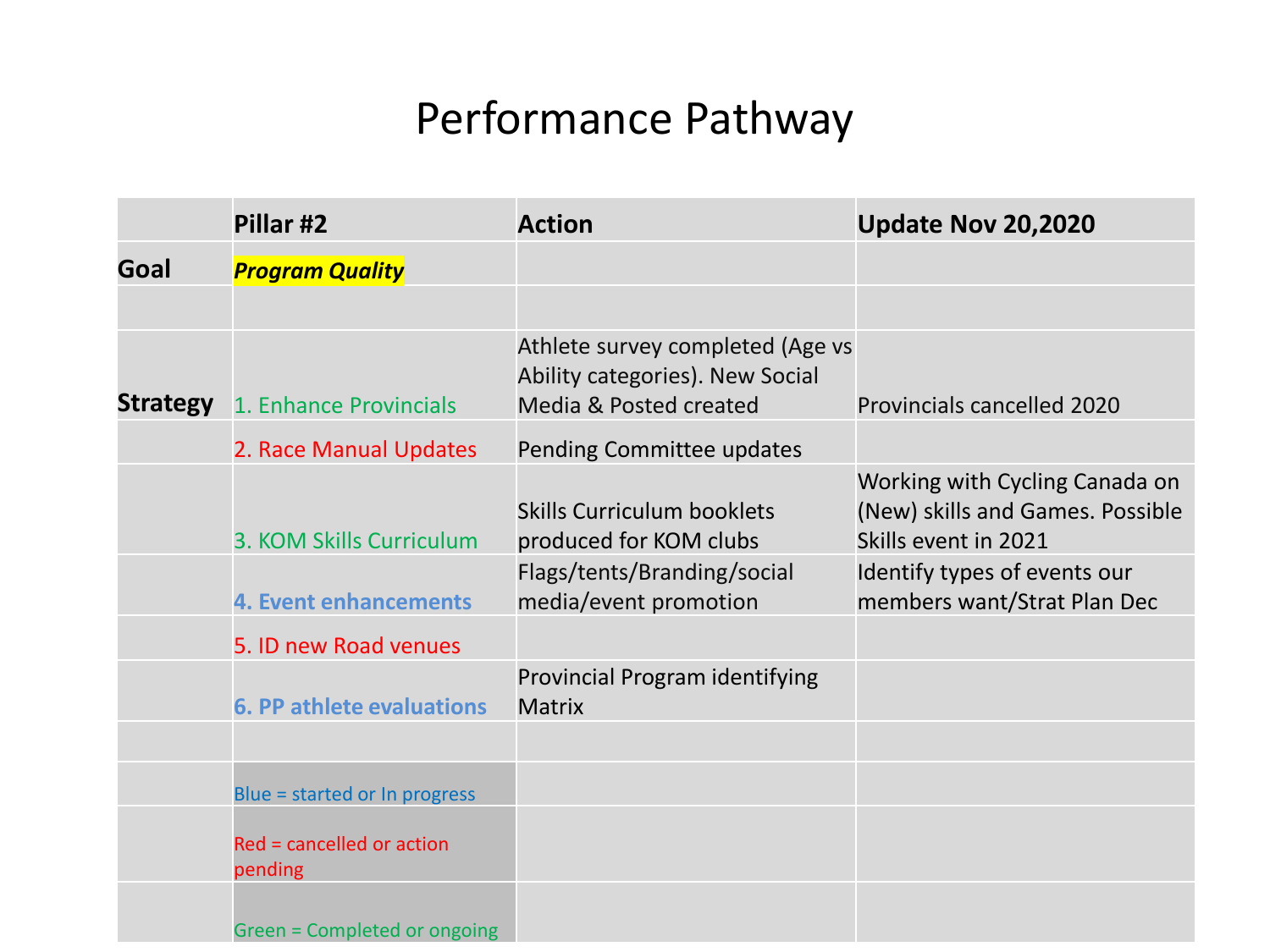#### Technical Leadership

|      | Pillar #3                                        | <b>Action</b>                                                                                                        | <b>Update Nov 20,2020</b>                                                          |
|------|--------------------------------------------------|----------------------------------------------------------------------------------------------------------------------|------------------------------------------------------------------------------------|
| Goal | <b>Development</b>                               |                                                                                                                      |                                                                                    |
|      |                                                  |                                                                                                                      |                                                                                    |
|      | <b>Strategy</b> 1. Officials campaign            | MCA covers cost for licensing,<br>clothing. Training/Mentoring<br>Free. Official Fees covered by<br>Organizing club. | Collaborating with Cycling on<br>National Strategy. MB reps<br>engaged to I.D gaps |
|      | 2. Responsible Coaching Movement<br>(Safe Sport) | 1-800 / National Program<br>launched                                                                                 | (New) Website section                                                              |
|      | 3. Coach Professional Development<br>(KOM)       | Fall 2020 postponed                                                                                                  | Plans to implement annually.<br>Spring 2021 start                                  |
|      | 4. Coach certification                           | Asst. Coach hired to manage<br>coach database/collect& submit<br>paperwork                                           | <b>Reviewing Barriers and Coach</b><br>certification process                       |
|      | 5. MB Games coach development                    | <b>Coach Training</b><br>completed/Regional leads<br>identified                                                      | Summer Games postponed to<br>2024                                                  |
|      |                                                  |                                                                                                                      |                                                                                    |
|      | Blue = started or In progress                    |                                                                                                                      |                                                                                    |
|      | Red = cancelled or action pending                |                                                                                                                      |                                                                                    |
|      | Green = Completed or ongoing                     |                                                                                                                      |                                                                                    |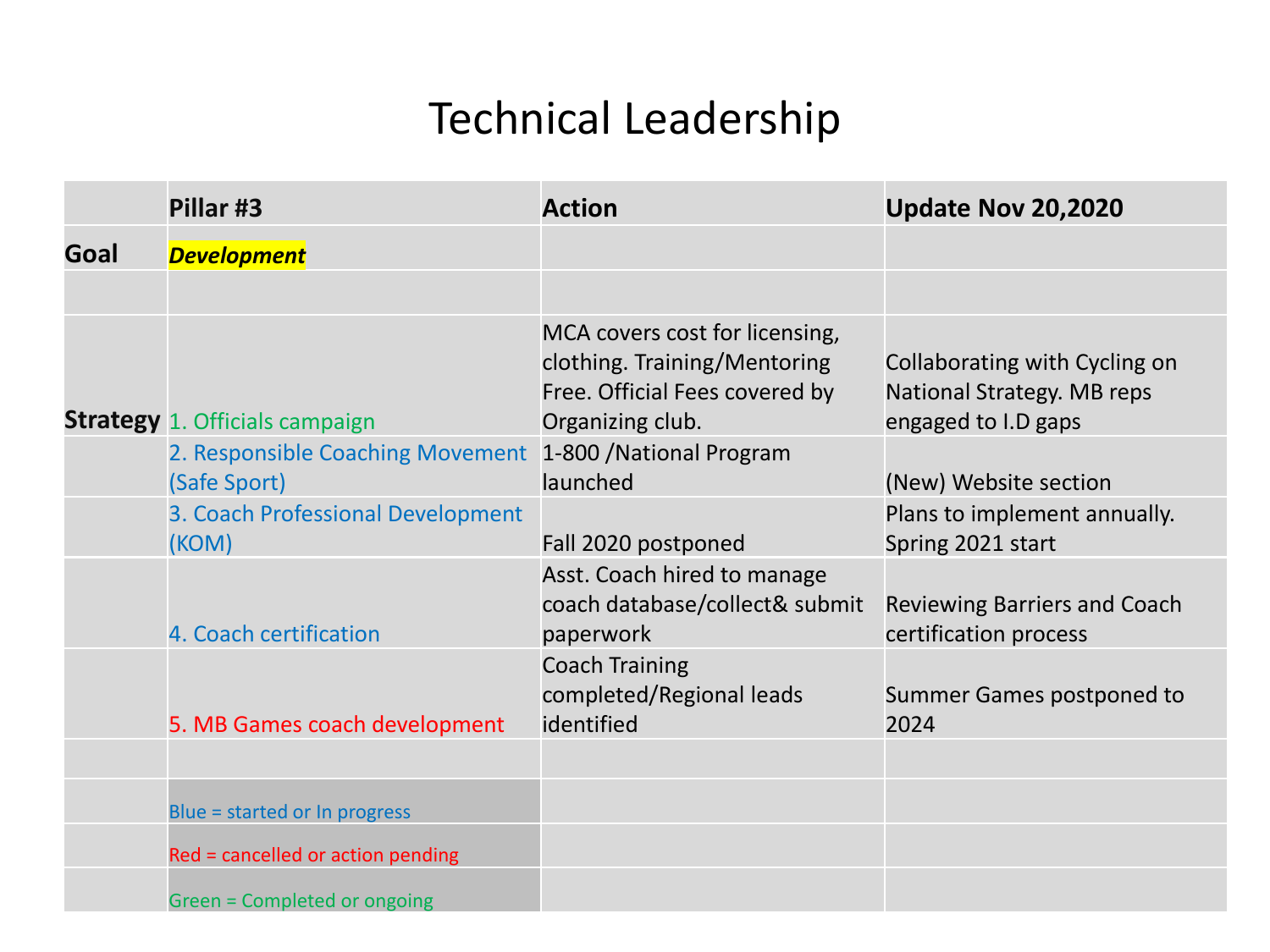#### Organizational Effectiveness

|             | Pillar #4                                                                   | <b>Action</b>                                                                                       | <b>Update Nov 20,2020</b>                                                   |
|-------------|-----------------------------------------------------------------------------|-----------------------------------------------------------------------------------------------------|-----------------------------------------------------------------------------|
| <b>GOAL</b> | <b>Board Governance/Marketing/Club</b><br><b>Collaboration/Partnerships</b> |                                                                                                     |                                                                             |
|             |                                                                             |                                                                                                     |                                                                             |
|             | <b>Strategy</b> 1. BOD job descriptions                                     | Pending                                                                                             |                                                                             |
|             | 2. Strengthen Discipline Committees                                         | delegation of tasks is<br>needed. Increased meeting<br><b>Budgets for all. Volunteers</b><br>needed | Need re-establish Purpose of<br>committees outside of "racing".             |
|             | 3. Policy review                                                            | ongoing as needed                                                                                   |                                                                             |
|             | 4. Marketing Strategy                                                       | Implemented branding<br>priorities                                                                  | Need to identify next steps: 2021 &<br>beyond                               |
|             | 5. Website revamp                                                           | New Website Approved:<br>Dynamite Design.                                                           | Content updates pending                                                     |
|             | <b>6. Club Focus Groups</b>                                                 | <b>Club Presidents Meeting</b><br>Summer 2020                                                       | Set-up Meetings over Winter: ID:<br>Start-Stop-Keep/Member Value            |
|             |                                                                             |                                                                                                     |                                                                             |
|             | 7. Partnerships                                                             | 3 year contracts ended Mar<br>hold due to COVID-19                                                  | 31/20. Many partnerships on Establish New Revenue sources and<br>strategies |
|             |                                                                             |                                                                                                     |                                                                             |
|             | Blue = started or In progress                                               |                                                                                                     |                                                                             |
|             | Red = cancelled or action pending                                           |                                                                                                     |                                                                             |
|             | Green = Completed or ongoing                                                |                                                                                                     |                                                                             |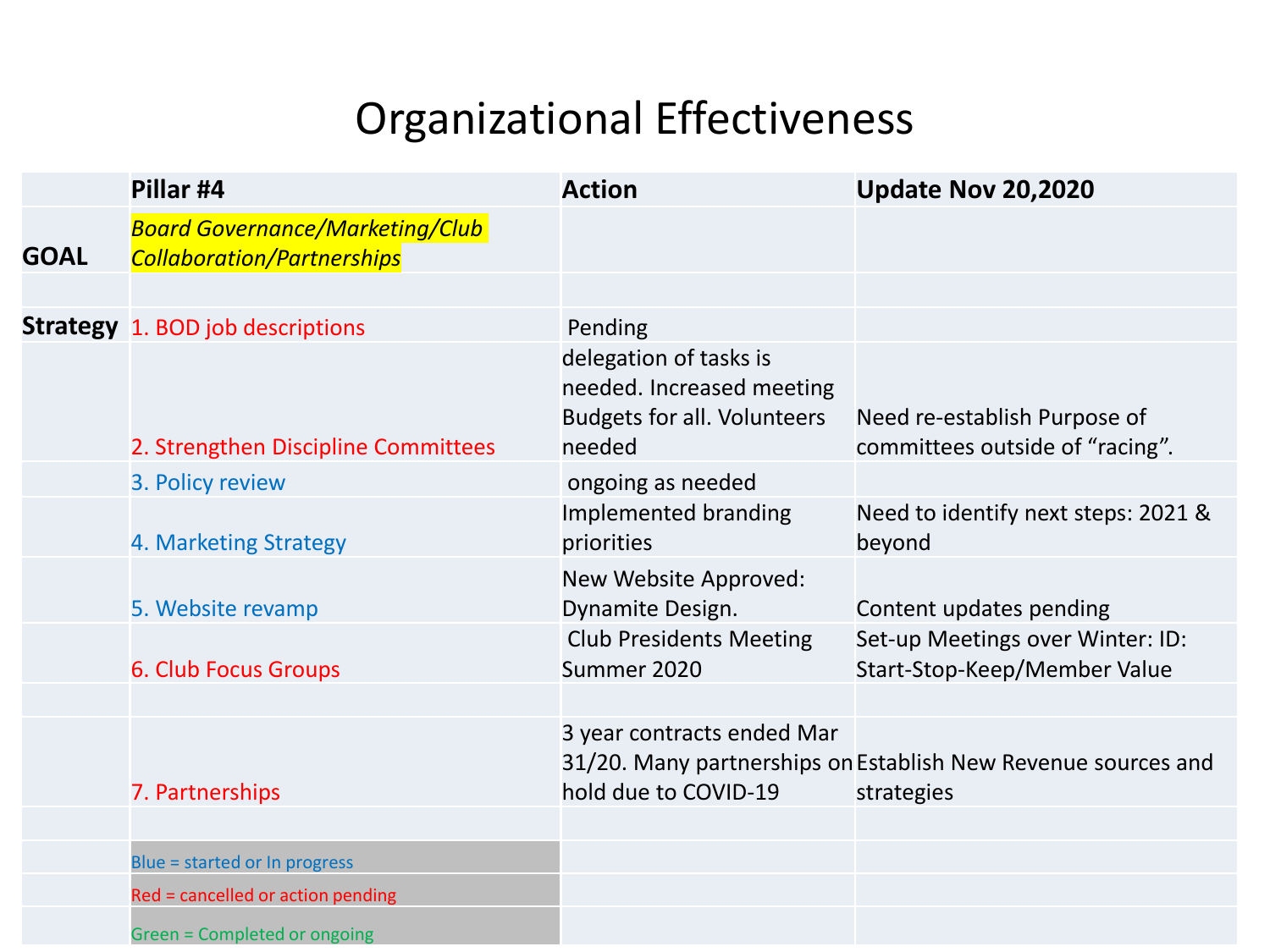#### 2021 STRATEGIC PLAN

- What is the outcome(s) we want to achieve and why are they important?
- What is working and what isn't? Why?
- Are the 2019-2023 priorities & goals still relevant or do we need to pivot in some areas?
- Who should we engage to help achieve our objectives: key stakeholders, community champions, clubs, committee lead?
- What is our target timeline to complete?
- How will we measure our success (KPIs)?
- When will review our progress?